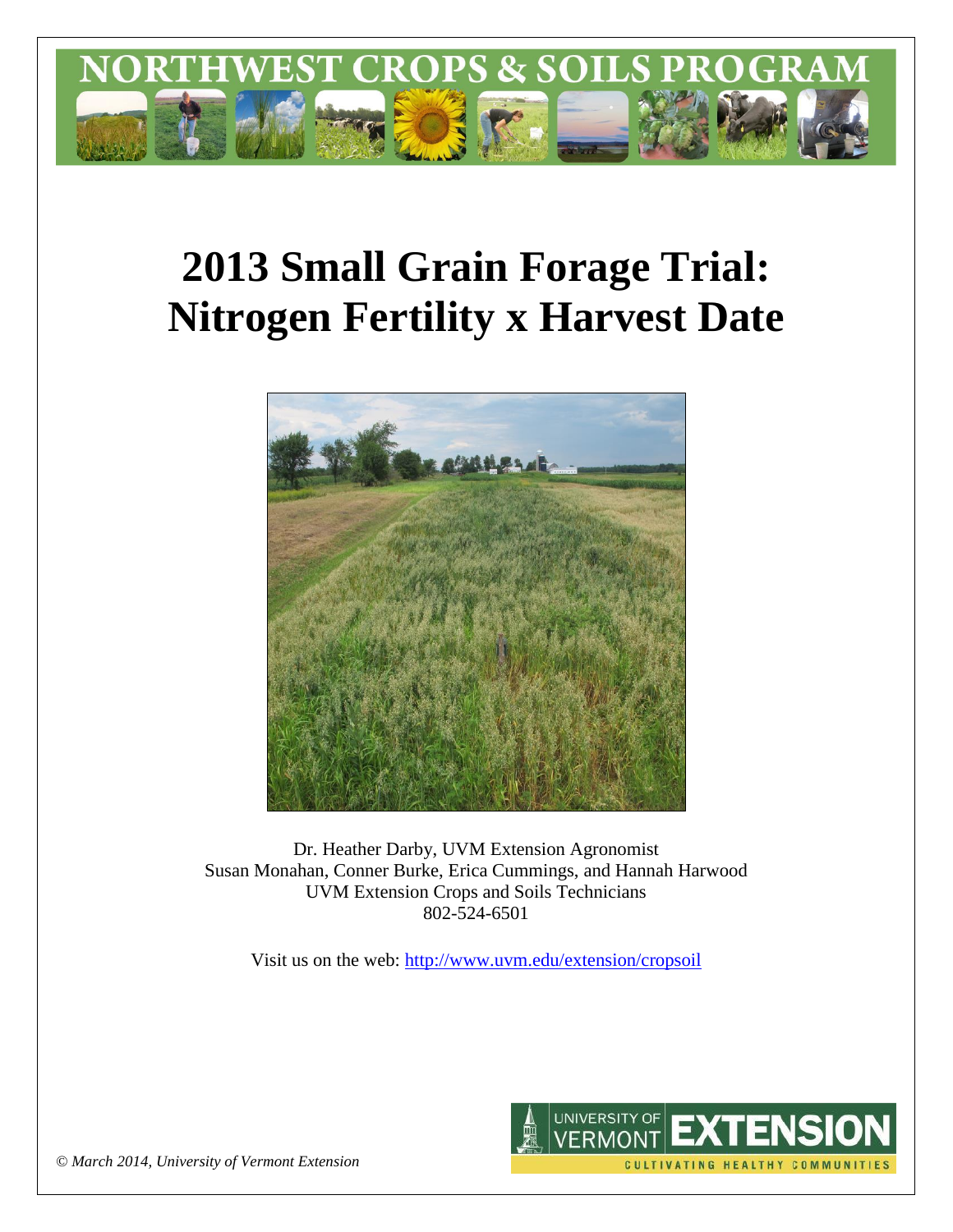#### **2013 SMALL GRAIN FORAGE TRIAL: NITROGEN FERTILITY X HARVEST DATE**

Dr. Heather Darby, University of Vermont Extension heather.darby[at]uvm.edu

Cool season annual forages, such as cereal grains, can provide early season grazing as well as high quality stored feed. However, it is unclear if quality and yield of these forages could be improved through better nitrogen (N) management. Improved quality of homegrown forages can help to reduce expensive grain purchases. The goal of this project was to determine yield and quality of an annual cool season forage harvested at various stages of maturity and under different organic N fertility regimes. The data presented here is from one replicated research trial in Vermont. Crop performance data from additional tests in different locations and often over several years, should be compared before you make decisions about planting small grains.

# **MATERIALS AND METHODS**

In 2013, a forage oat trial was conducted at Borderview Research Farm in Alburgh, VT (Table 1). The previous crop in this location was grass sod, and the seedbed was prepared by conventional tillage methods. The field was disked and spike tooth harrowed in early April to prepare for planting. Forage oats (*Avena sativa* var. *Everleaf*) were planted with a sixinch Kincaid cone seeder on 23-Apr at a seeding rate of 125 lbs acre<sup>-1</sup>. The experiment was a randomized complete block design. Plots measuring 5' x 20' were fertilized on 14-May with two different organic fertilizers at two application rates (50 and 100 lbs N acre<sup>-1</sup>). The amendments used were Pro-Booster (10% N) and Natural Nitrate of Soda (16% N). The OMRI approved 'Pro Booster' (PB) is a fertilizer manufactured for North Country Organics in Bradford, VT. The blended fertilizer is composed of vegetable and animal meals and natural nitrate of soda. It has a guaranteed analysis of 10-0-0. The OMRI approved Natural Nitrate of Soda is more commonly known as 'Chilean Nitrate' (CN). It is mined from northern Chile and has a guaranteed analysis of 16-0-0. The use of Natural Nitrate of Soda is currently allowed for organic production with restrictions. Be sure to check with your organic certifier before using Chilean nitrate on your farm. In this trial, Chilean nitrate was used to represent a 100% soluble source of nitrogen fertility. An unfertilized treatment served as a control. Biomass samples were collected at five stages of small grain maturity: early vegetative (Feekes stage 4), late vegetative (Feekes 6), boot (Feekes 10.5.2), milk (Feekes 11.1), and soft dough (Feekes 11.2). Subsamples of approximately 2.5 ft<sup>2</sup> were cut to 3" above the ground, dried at  $40^{\circ}$ C, and weighed to determine dry matter yield. Oven dry samples were coarsely ground with a Wiley mill (Thomas Scientific, Swedesboro, NJ), finely ground with a UDY cyclone mill with a 1 mm screen (Seedburo, Des Plaines, IL) and analyzed with an NIRS (Near Infrared Reflectance Spectroscopy) DS2500 Feed and Forage analyzer (Foss, Eden Prairie, MN) at the University of Vermont Cereal Testing Lab (Burlington, VT). Results were analyzed with an analysis of variance method of comparison in SAS (Cary, NC).

Forage quality analysis included crude protein (CP), acid detergent fiber (ADF), neutral detergent fiber (NDF) and various other nutrients. The Total Digestible Nutrients (TDN), Net Energy for Lactation (NEL), and Relative Feed Value (RFV) were calculated from forage analysis data. Mixtures of true proteins, composed of amino acids and non-protein nitrogen make up the crude protein (CP) content of forages. The bulky characteristics of forage come from fiber. Forage feeding values are negatively associated with fiber since the less digestible portions of the plant are contained in the fiber fraction. The detergent fiber analysis system separates forages into two parts: cell contents, which include sugars, starches, proteins, non-protein nitrogen, fats and other highly digestible compounds; and the less digestible components found in the fiber fraction. The total fiber content of forage is contained in the neutral detergent fiber (NDF). Chemically, this fraction includes cellulose, hemicellulose and lignin. Acid detergent fiber (ADF) represents the least digestible portion of fiber: the lignin and cellulose. Recently, forage testing laboratories have begun to evaluate forages for NDF digestibility. Evaluation of forages and other feedstuffs for NDF digestibility is being conducted to aid prediction of feed energy content and animal performance. Research has demonstrated that lactating dairy cows will eat more dry matter and produce more milk when fed forages with optimum NDF digestibility. Forages with increased NDF digestibility (NDFD) will result in higher energy values, and perhaps more importantly, increased forage intakes. Forage NDF digestibility can range from  $20 - 80\%$ .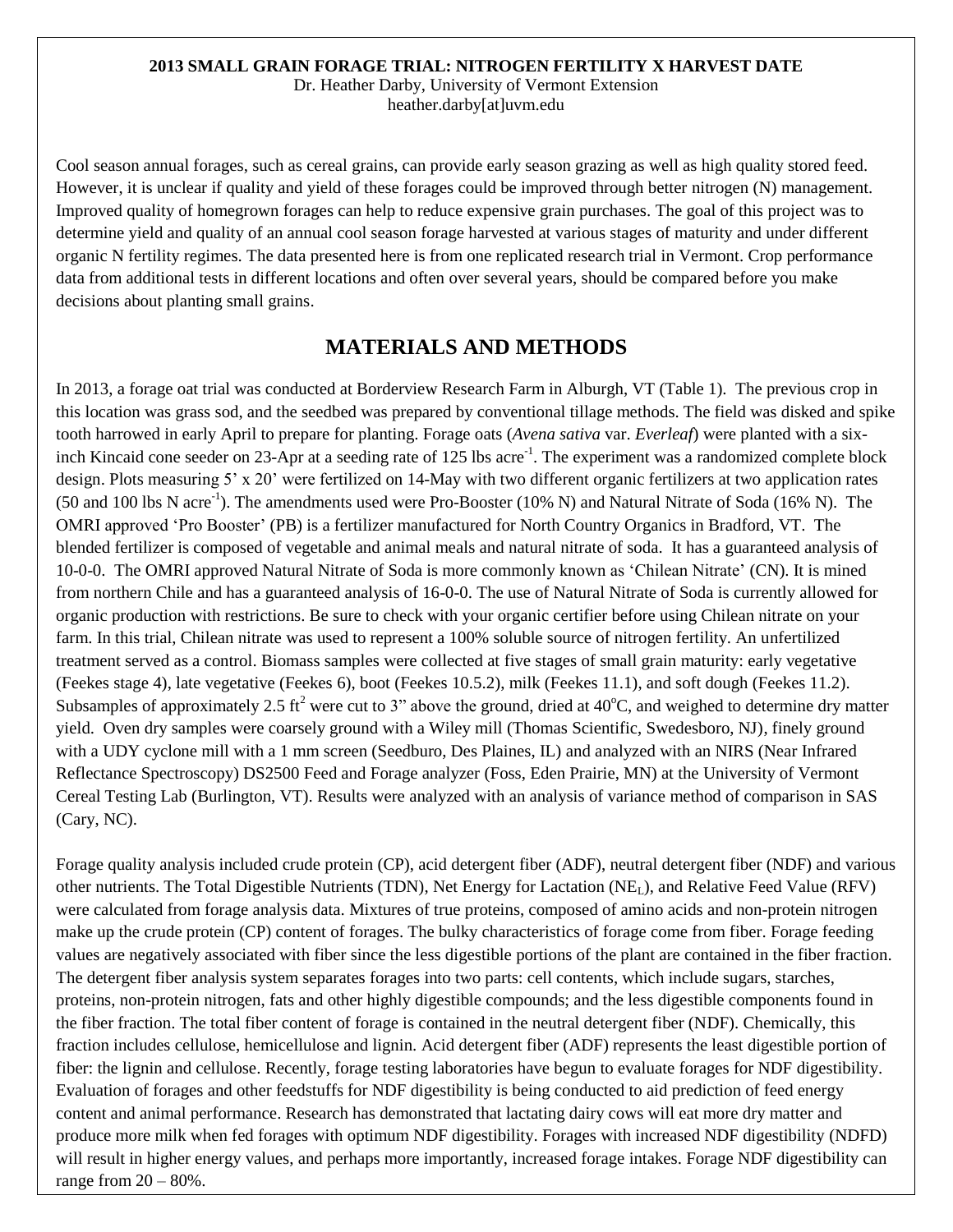| <b>Trial Information</b> | <b>Borderview Research Farm</b><br>Alburgh, VT |
|--------------------------|------------------------------------------------|
| Soil type                | Benson rocky silt loam                         |
| Previous crop            | Grass sod                                      |
| Row width (in.)          | 6                                              |
| Forage                   | 'Everleaf' forage oat                          |
| Planting date            | $23$ -Apr                                      |
| Harvest dates:           |                                                |
| • Vegetative 1           | $3-J$ un                                       |
| • Vegetative 2           | $18$ -Jun                                      |
| $\bullet$ Boot           | $3-Jul$                                        |
| $\bullet$ Milk           | $16$ -Jul                                      |
| • Soft Dough             | $6 - Aug$                                      |
| Seeding rate             | 125 lbs/acre                                   |
| Tillage methods          | Mold board plow, disk, and spike               |
|                          | tooth harrow                                   |

#### **Table 1. General plot management.**

Variations in yield and quality can occur because of variations in genetics, soil, weather and other growing conditions. Statistical analysis makes it possible to determine whether a difference among varieties is real, or whether it might have occurred due to other variations in the field. At the bottom of each table, a LSD value is presented for each variable (i.e. yield). Least Significant differences (LSD's) at the 10% level of probability are shown. Where the difference between two treatments within a column is equal to or greater than the LSD value at the bottom of the column, you can be sure in 9 out of 10 chances that there is a real difference between the two varieties. Treatments that were not significantly lower in performance than the highest value in a particular column are indicated with an asterisk. In the example below, A is significantly different from C but not from B. The difference between A and B is equal to 1.5, which is less than the LSD value of 2.0. This means that these varieties did not differ in yield. The difference between A and C is equal to 3.0, which is greater than the LSD value of 2.0. This means that the yields of these varieties were significantly different from one another. The asterisk indicates that B was not significantly lower than the top yielding variety.

| <b>Variety</b> | Yield  |
|----------------|--------|
| A              | 6.0    |
| B              | $7.5*$ |
| 0              | 9.0*   |
| LSD            | 2.0    |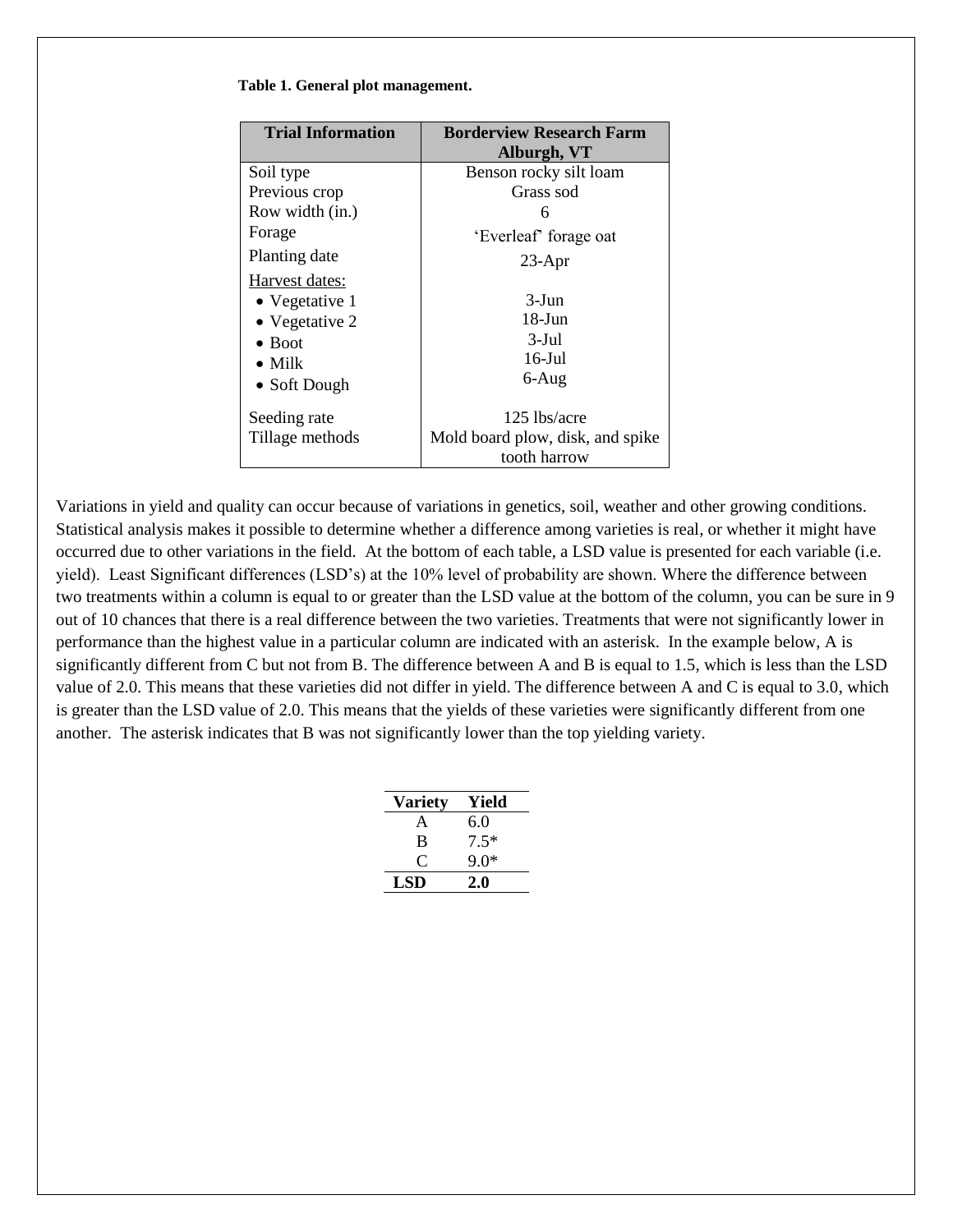# **RESULTS AND DISCUSSION**

Seasonal precipitation and temperature recorded at a weather station in Alburgh, VT are shown in Table 2. From April to August, there was an accumulation of 4510 Growing Degree Days (GDDs), in Alburgh which is 18 GDDs more than the 30-year average.

| Alburgh, VT                       | April    | <b>May</b> | June   | July    | <b>August</b> |
|-----------------------------------|----------|------------|--------|---------|---------------|
| Average temperature $(^{\circ}F)$ | 43.6     | 59.1       | 64     | 71.7    | 67.7          |
| Departure from normal             | $-1.2$   | 2.7        | $-1.8$ | 1.1     | $-1.1$        |
|                                   |          |            |        |         |               |
| Precipitation (inches)            | 2.12     | 4.79       | 9.23   | 1.89    | 2.41          |
| Departure from normal             | $-0.7$   | 1.34       | 5.54   | $-2.26$ | $-1.5$        |
|                                   |          |            |        |         |               |
| Growing Degree Days (base 32°F)   | 348.5    | 847.8      | 967    | 1235    | 1112          |
| Departure from normal             | $-35.55$ | 91.35      | -47    | 36.8    | $-27.2$       |

### **Table 2. Seasonal weather data<sup>1</sup> collected in Alburgh, VT, 2013.**

<sup>1</sup>Based on weather data from a Davis Instruments Vantage Pro2 with WeatherLink data logger.

Historical averages are for 30 years of NOAA data (1981-2010) from Burlington, VT.

ⱡ June 2013 precipitation data based on National Weather Service data from cooperative stations in South Hero, VT (http://www.nrcc.cornell.edu/page\_summaries.html)

## **Fertility x Harvest Stage Interaction**

There was no fertility by harvest stage interactions for the parameters studied in this trial. This indicates that the fertility treatments performed similarly, compared to each other, at each harvest stage (Figure 1). Further, we can look at the overall effects of fertility or harvest stage with confidence in the differences reported.



**Figure 1. Dry matter yield of Everleaf oats fertilized with Chilean Nitrate (CN) or Pro-Booster (PB) at 50 or 100 lbs N acre-1 and harvested at five stages of maturity.**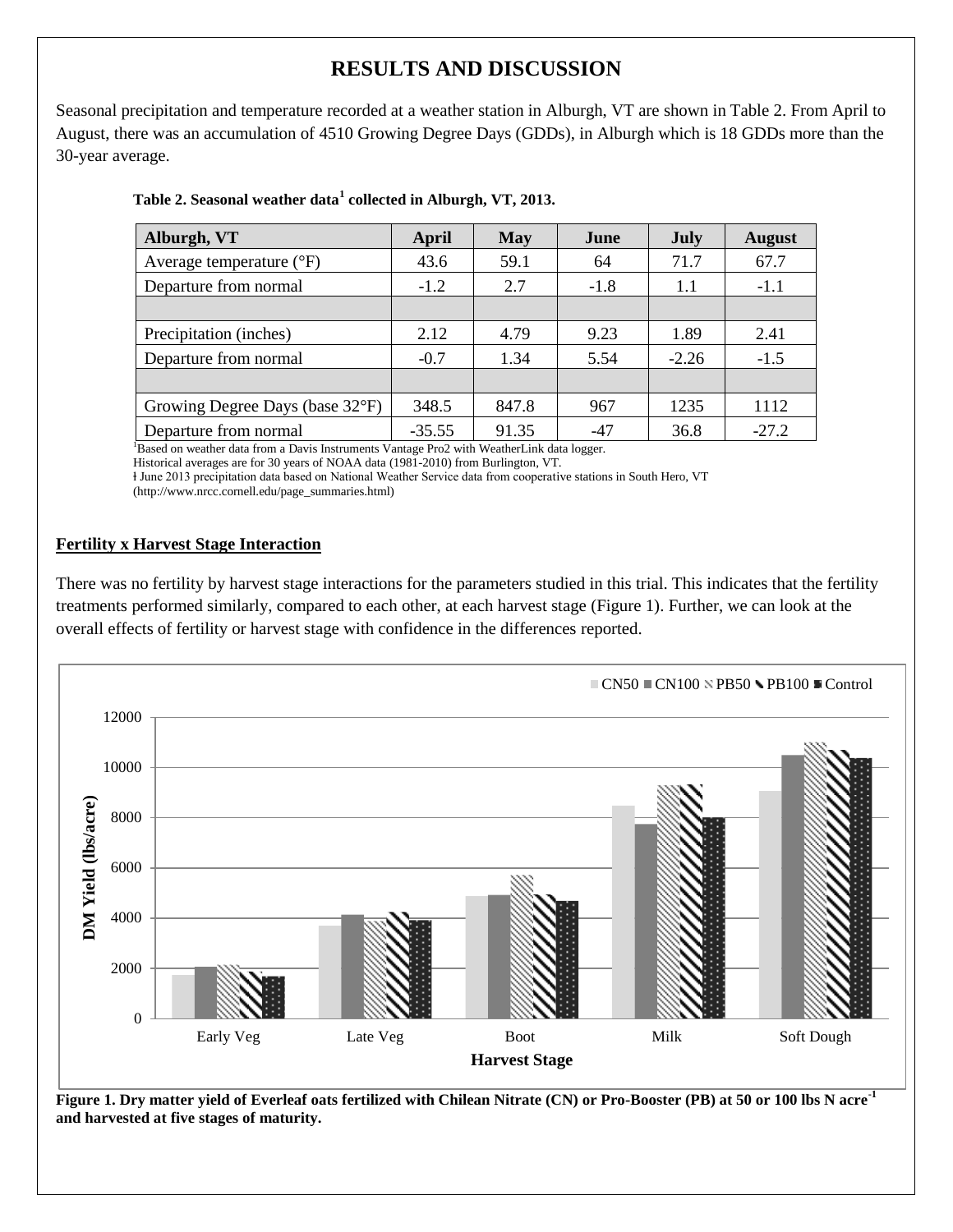#### **Harvest Stage**

Everleaf oats were harvested at five stages of maturity: at the early vegetative stage on 3-Jun—when the grass was 12 inches tall, and 2 weeks later on 18-Jun when the grass was still in the late vegetative stage and 24 inches tall, at the boot stage on 3-Jul when it averaged 48 inches in height, at the milk stage on 16-Jul, and at the soft dough stage on 6-Aug. Yield and quality of the forage oats varied significantly by harvest stage (Table 3). Yields increased with maturity, averaging 10,324 lbs acre<sup>-1</sup> dry matter in the soft dough stage. Crude protein levels were highest in the vegetative stage averaging 26.1% (Figure 2). In general, forage quality was greatest during the early vegetative stage and decreased with maturity. Fiber content generally increases with maturity, however the formation of starch in the soft dough stage dilutes overall fiber content. Neutral detergent fiber, the percent of cell wall material in the forage, is negatively correlated with intake potential in ruminants, and therefore, a lower number is desirable, which we saw in the early vegetative stage. Acid detergent fiber, the percentage of highly indigestible plant material in the forage, is negatively correlated with digestibility, and a number below 35% is desirable. The average ADF was below 35% for the early and late vegetative stage harvests, indicating that the oats are a good option for forage when harvested at these stages.

The vegetative stage represents forage at a stage that is ideal for grazing. In terms of stored feed, small grains are usually harvested in the boot or soft dough stage. The advantages of harvesting in the boot stage included increased yield while still having relatively high protein and high digestibility. Boot stage forage quality is often similar to first cut perennial forage grasses. Harvesting in the soft dough stages will provide the highest yields, but generally the lowest CP. The primary reason to harvest in the soft dough stage is to have higher starch in the forage. However, the fiber content increases due to the stem and stalks beginning to dry down. As the grain begins to fill with starch, this causes a dilution effect on other fiber components.

| <b>Harvest Stage</b> | <b>DM</b> | DM Yield                      | CP      | ADF     | <b>NDF</b> | <b>NDFD</b> | <b>TDN</b> | NE <sub>L</sub> | <b>RFV</b> |
|----------------------|-----------|-------------------------------|---------|---------|------------|-------------|------------|-----------------|------------|
|                      | $\%$      | $\text{lbs}$ ac <sup>-1</sup> | %       | %       | %          | %           | $\%$       | Mcal $lb^{-1}$  |            |
| Early Vegetative     | 11.7      | 1908                          | $26.1*$ | $30.4*$ | $42.9*$    | 81.6*       | $65.7*$    | $0.682*$        | 140.7*     |
| Late Vegetative      | $9.8*$    | 3981                          | 17.8    | 35.0    | 46.1       | 73.5        | 65.0       | 0.678           | 119.2      |
| <b>Boot</b>          | 12.0      | 5033                          | 14.8    | 39.0    | 52.6       | 62.4        | 61.5       | 0.645           | 99.6       |
| Milk                 | 19.5      | 8567                          | 11.2    | 42.3    | 59.5       | 50.0        | 58.6       | 0.610           | 81.9       |
| Soft Dough           | 37.1      | 10324*                        | 10.3    | 39.8    | 58.6       | 41.4        | 58.4       | 0.593           | 92.1       |
| <b>Trial Mean</b>    | 18.0      | 5963                          | 16.0    | 37.3    | 51.9       | 61.8        | 61.8       | 0.642           | 106.7      |
| LSD(p<0.10)          | .2651     | 798                           | 0.8568  | 0.7661  | 0.8757     | 1.8010      | 0.5858     | 0.0068          | 2.6287     |

#### **Table 2. Spring forage yield and quality results averaged across treatments.**

\*Varieties with an asterisk did not perform significantly different than the top performer (**in bold**).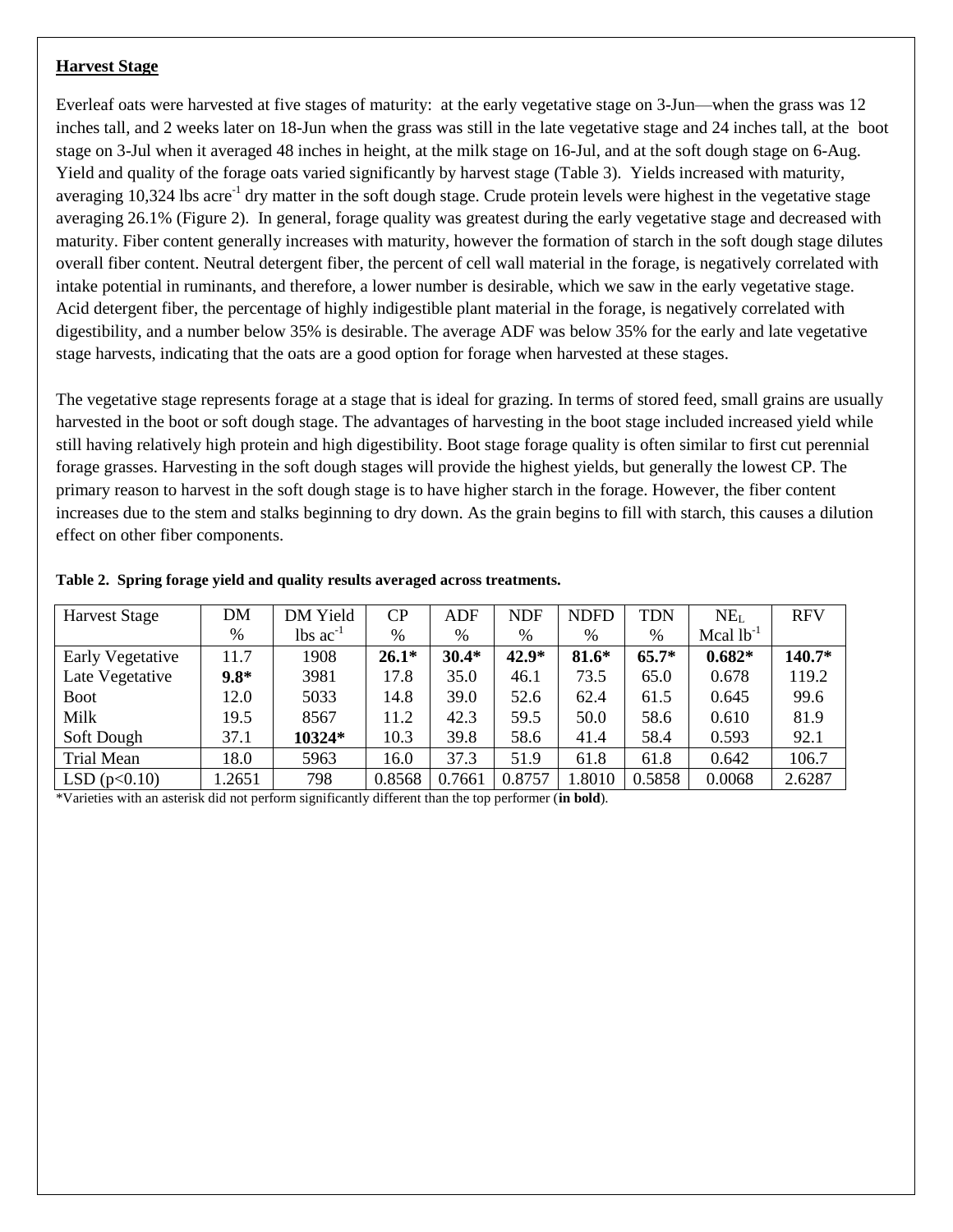

**Figure 2. Yield and crude protein of Everleaf oats at five harvest stages. Harvest stages with the same letter did not significantly differ from one another.** 

#### **Fertility Treatment**

Overall, there was no difference in yields of the fertility treatments averaged across harvest stages (Table 4, Figure 3). Crude protein was highest in forage treatments fertilized with Chilean Nitrate 50 and 100, and Pro-Booster at 100 lbs. acre<sup>-1</sup> N. Those three treatments also had the highest NDFD, TDN and NE<sub>L</sub> (Figure 4). Based on this experiment it appears that additional application of organic N sources can improve the quality of annual forages.

| Fertility    | DM        | DM Yield                      | CP      | <b>ADF</b>  | <b>NDF</b> | <b>NDFD</b> | <b>TDN</b> | NE <sub>L</sub> | <b>RFV</b> |
|--------------|-----------|-------------------------------|---------|-------------|------------|-------------|------------|-----------------|------------|
|              | $\%$      | $\text{lbs}$ ac <sup>-1</sup> | $\%$    | %           | %          | %           | %          | Mcal $lb^{-1}$  |            |
| <b>CN50</b>  | 17.8      | 5573                          | $16.5*$ | 36.9        | 51.6       | $62.8*$     | $62.3*$    | $0.647*$        | 107.8      |
| <b>CN100</b> | 17.6      | 5878                          | $17.1*$ | 37.1        | 51.6       | $62.9*$     | $62.3*$    | $0.648*$        | 108.0      |
| <b>PB50</b>  | 18.0      | 6410                          | 15.7    | 37.7        | 52.4       | 61.1        | 61.3       | 0.636           | 105.3      |
| <b>PB100</b> | 17.8      | 6216                          | $16.4*$ | 37.4        | 52.2       | $62.6*$     | $61.8*$    | $0.641*$        | 106.5      |
| Control      | 18.9      | 5736                          | 14.4    | 37.4        | 52.0       | 59.5        | 61.5       | 0.638           | 105.9      |
| Trial mean   | 18.0      | 5963                          | 16.0    | 37.3        | 51.9       | 61.8        | 61.8       | 0.642           | 106.7      |
| LSD(p<0.10)  | <b>NS</b> | <b>NS</b>                     | 0.8568  | $_{\rm NS}$ | <b>NS</b>  | .801        | 0.586      | 0.007           | <b>NS</b>  |

**Table 4. Spring forage yield and quality results averaged across harvest stage.** 

\* Varieties with an asterisk indicate that it was not significantly different than the top performer in **bold**.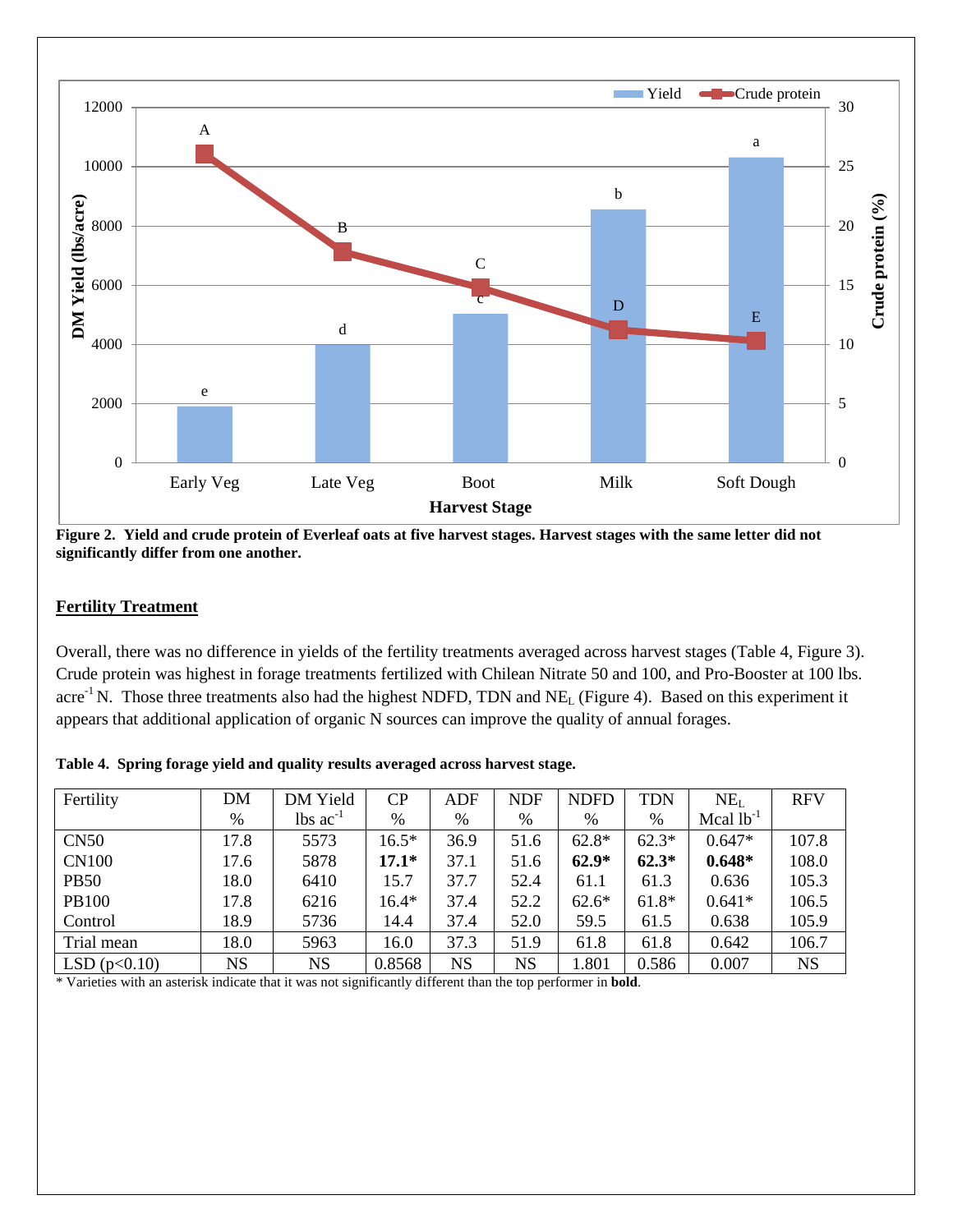

**Figure 3. Yield and crude protein of Everleaf oats fertilized with Chilean Nitrate or Pro-Booster at 50 or 100 lbs. acre-1 nitrogen. Treatments with the same letter did not significantly differ from one another.** 



**Figure 4. Digestible neutral detergent fiber (NDFD-diamonds), total digestible nutrients (TDN-squares), and net energy of lactation (NEL-triangles) of Everleaf forage oats—averaged across five harvest dates. Treatments with the same letter did not significantly differ from one another.**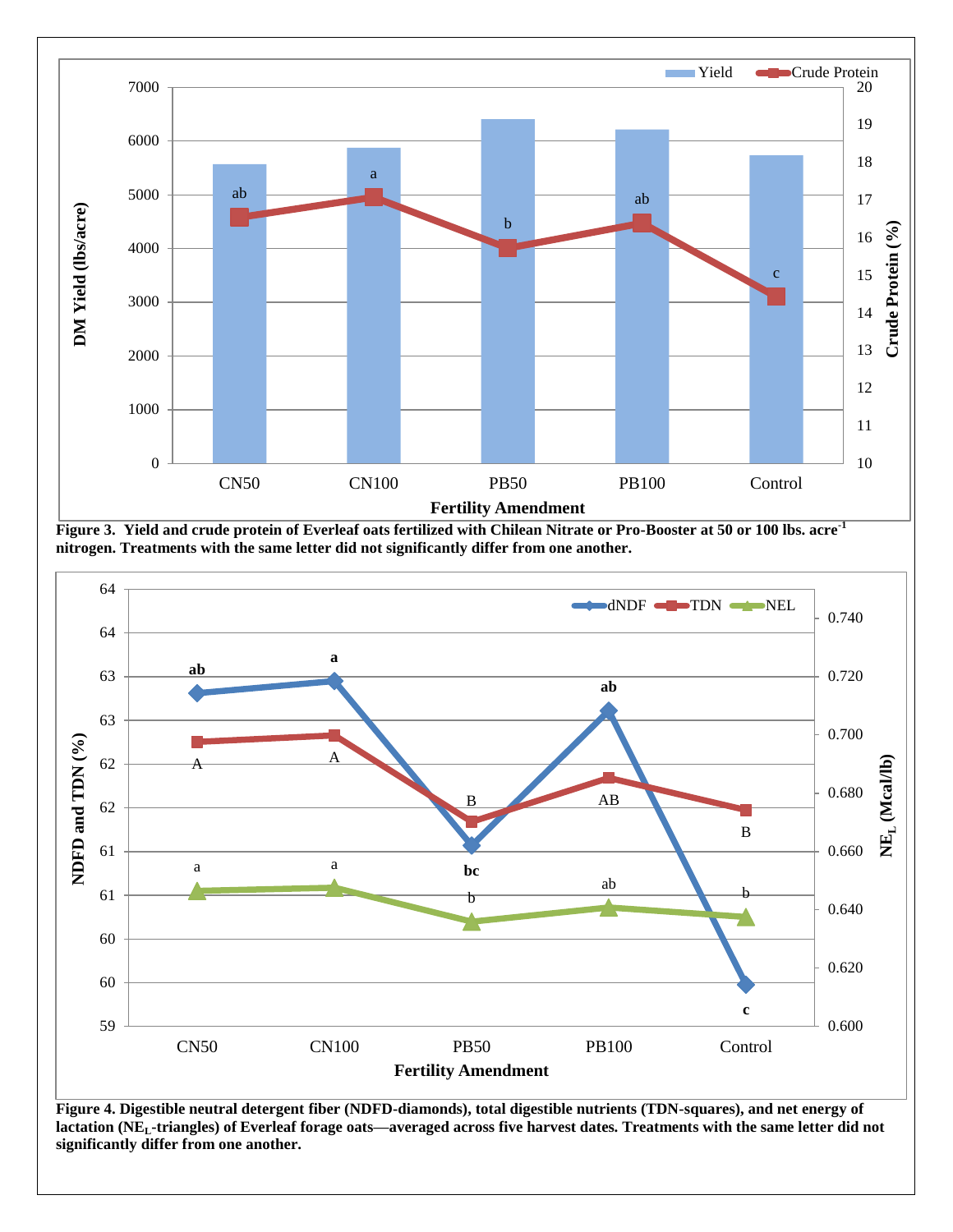# **Early Vegetative Stage**

There was no statistical difference in yield of Everleaf oats harvested in the early vegetative stage (Table 5, Figure 5). However, all of the fertility treatments had higher digestible neutral detergent fiber levels than the control. Chilean Nitrate 100 and Pro-Booster 100 had the highest crude protein, over 26.7%.

| Early Vegetative | DΜ      | DM Yield                      | CP      | <b>ADF</b> | <b>NDF</b>  | <b>NDFD</b> | <b>TDN</b> | NE <sub>L</sub> | <b>RFV</b> |
|------------------|---------|-------------------------------|---------|------------|-------------|-------------|------------|-----------------|------------|
|                  | %       | $\text{lbs}$ ac <sup>-1</sup> | %       | %          | %           | %           | %          | Mcal $lb^{-1}$  |            |
| CN50             | 11.8    | 1745                          | 26.0    | 29.3       | 41.8        | $81.2*$     | 66.6       | 0.692           | 143.5      |
| <b>CN100</b>     | $10.6*$ | 2073                          | $27.7*$ | 30.2       | 42.8        | $84.1*$     | 66.7       | 0.694           | 141.0      |
| <b>PB50</b>      | 11.8    | 2149                          | 26.3    | 30.9       | 43.5        | 81.7*       | 64.9       | 0.672           | 139.6      |
| <b>PB100</b>     | 11.8    | 1879                          | $26.7*$ | 30.8       | 43.1        | $82.7*$     | 65.4       | 0.678           | 140.4      |
| Control          | 12.6    | 1692                          | 23.6    | 30.8       | 43.0        | 78.3        | 65.1       | 0.676           | 139.0      |
| Trial mean       | 11.7    | 1908                          | 26.1    | 30.4       | 42.9        | 81.6        | 65.7       | 0.682           | 140.7      |
| LSD(p<0.10)      | 0.7844  | <b>NS</b>                     | 1.0789  | <b>NS</b>  | $_{\rm NS}$ | 3.1374      | <b>NS</b>  | <b>NS</b>       | <b>NS</b>  |

|  |  |  | Table 5. Spring oat forage yield and quality when harvested in the early vegetative stage, 3-Jun 2013. |  |
|--|--|--|--------------------------------------------------------------------------------------------------------|--|
|  |  |  |                                                                                                        |  |

\* Varieties with an asterisk indicate that it was not significantly different than the top performer in **bold**.

NS - None of the varieties were significantly different from one another.



**Figure 5. Yield and crude protein of Everleaf oats in the early vegetative stage. Treatments with the same letter did not significantly differ from one another.** 

## **Late Vegetative Stage**

Overall, there were no differences in yield or quality amongst the treatments when the forage was harvested in late vegetative stage (Table 6 and Figure 6). Average yields were 3981 lbs acre<sup>-1</sup>, over 2000 lbs acre<sup>-1</sup> more than the early vegetative harvest, harvested two weeks earlier. Overall, forage quality decreased compared to the early vegetative stage.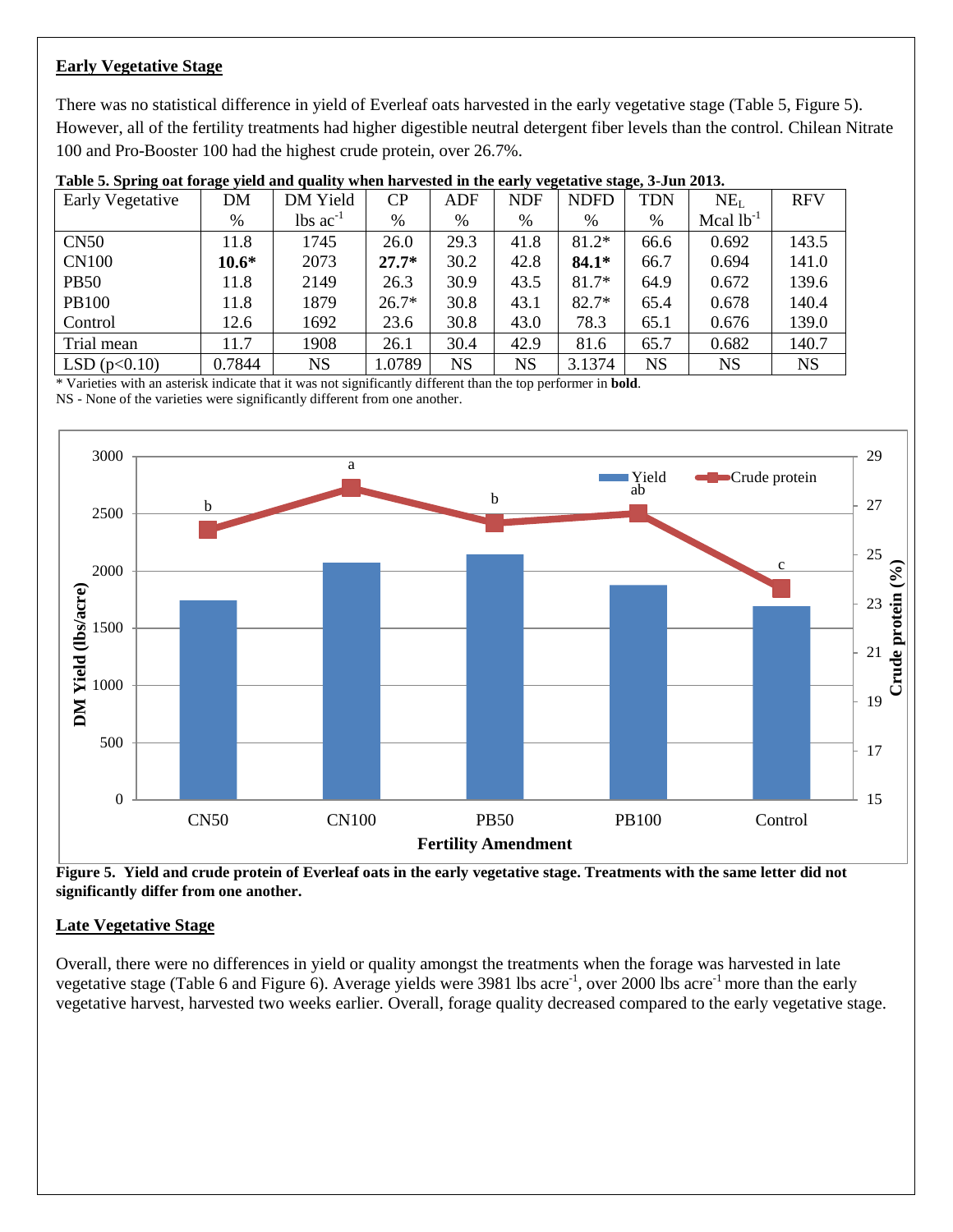| Table 6. Spring oat forage yield and quality when harvested in the late vegetative stage, 18-Jun 2013. |        |                               |      |      |            |             |           |                 |            |  |
|--------------------------------------------------------------------------------------------------------|--------|-------------------------------|------|------|------------|-------------|-----------|-----------------|------------|--|
| Late Vegetative                                                                                        | DM     | DM Yield                      | CP   | ADF  | <b>NDF</b> | <b>NDFD</b> | TDN       | NE <sub>L</sub> | <b>RFV</b> |  |
|                                                                                                        | %      | $\text{lbs}$ ac <sup>-1</sup> | %    | %    | %          | %           | %         | Mcal $lb^{-1}$  |            |  |
| CN50                                                                                                   | $9.6*$ | 3707                          | 18.1 | 34.7 | 45.7       | 73.9        | 65.3      | 0.680           | 120.6      |  |
| <b>CN100</b>                                                                                           | $9.0*$ | 4146                          | 19.1 | 34.8 | 46.5       | 75.4        | 65.2      | 0.680           | 119.4      |  |
| <b>PB50</b>                                                                                            | 10.0   | 3892                          | 17.5 | 35.2 | 46.5       | 73.2        | 64.6      | 0.674           | 118.0      |  |
| <b>PB100</b>                                                                                           | $9.5*$ | 4247                          | 18.6 | 34.9 | 45.7       | 74.2        | 65.2      | 0.680           | 120.3      |  |
| Control                                                                                                | 11.2   | 3916                          | 15.8 | 35.1 | 46.2       | 71.1        | 64.6      | 0.676           | 117.7      |  |
| Trial mean                                                                                             | 9.8    | 3981                          | 17.8 | 35.0 | 46.1       | 73.5        | 65.0      | 0.678           | 119.2      |  |
| LSD(p<0.10)                                                                                            | 0.8552 | <b>NS</b>                     | NS   | NS   | NS         | NS          | <b>NS</b> | NS              | <b>NS</b>  |  |

\* Varieties with an asterisk indicate that it was not significantly different than the top performer in **bold**.

NS - None of the varieties were significantly different from one another.



**Figure 6. Yield and crude protein of Everleaf oats in the late vegetative stage.** 

#### **Boot Stage**

There were no statistical differences in yield or quality amongst the treatments when the forage was harvested in the boot stage (Table 7). Yields averaged 5033 lbs. acre-1 dry matter and crude protein averaged 14.8% (Figure 7). Overall, yields increased and forage quality decreased from the late vegetative harvest, two weeks earlier.

| <b>Boot Stage</b> | DM        | DM Yield                      | CP        | ADF       | <b>NDF</b> | <b>NDFD</b> | <b>TDN</b> | NE <sub>L</sub> | <b>RFV</b> |
|-------------------|-----------|-------------------------------|-----------|-----------|------------|-------------|------------|-----------------|------------|
|                   | %         | $\text{lbs}$ ac <sup>-1</sup> | $\%$      | %         | %          | %           | %          | Mcal $lb^{-1}$  |            |
| CN50              | 11.7      | 4876                          | 15.7      | 38.5      | 51.9       | 64.0        | 62.0       | 0.651           | 101.5      |
| <b>CN100</b>      | 11.6      | 4933                          | 16.4      | 38.5      | 51.3       | 64.7        | 62.2       | 0.653           | 103.3      |
| <b>PB50</b>       | 12.2      | 5715                          | 13.9      | 39.9      | 54.3       | 62.4        | 60.6       | 0.634           | 94.8       |
| <b>PB100</b>      | 12.3      | 4947                          | 13.8      | 39.0      | 52.8       | 60.0        | 61.3       | 0.644           | 99.0       |
| Control           | 12.1      | 4693                          | 14.1      | 39.1      | 52.6       | 61.0        | 61.2       | 0.641           | 99.2       |
| Trial mean        | 12.0      | 5033                          | 14.8      | 39.0      | 52.6       | 62.4        | 61.5       | 0.645           | 99.6       |
| LSD(p<0.10)       | <b>NS</b> | <b>NS</b>                     | <b>NS</b> | <b>NS</b> | <b>NS</b>  | <b>NS</b>   | <b>NS</b>  | <b>NS</b>       | <b>NS</b>  |

**Table 7. Spring oat forage yield and quality when harvested in the boot stage, 3-Jul 2013.**

\* Varieties with an asterisk indicate that it was not significantly different than the top performer in **bold**.

NS - None of the varieties were significantly different from one another.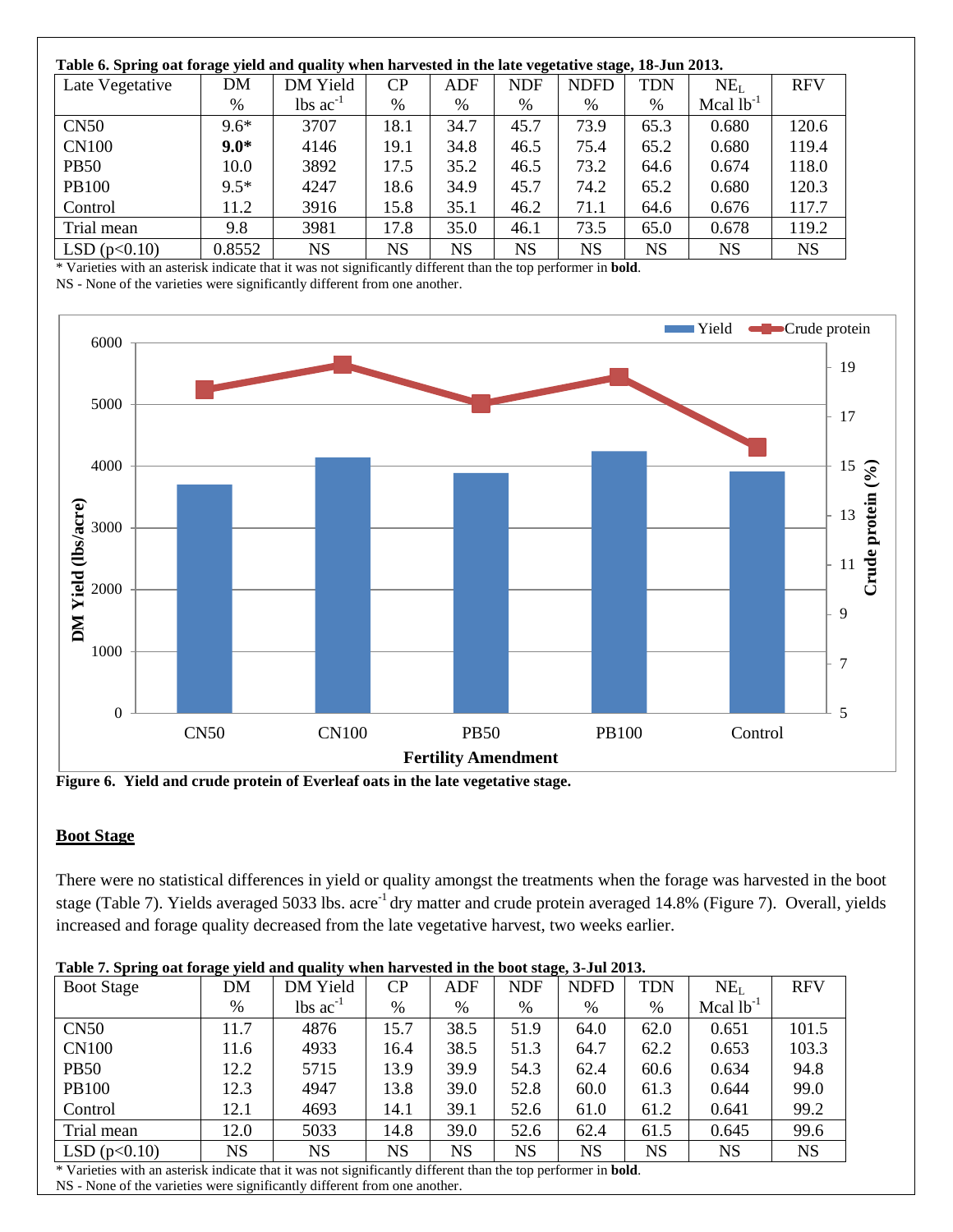

**Figure 7. Yield and crude protein of Everleaf oats in the boot stage.** 

#### **Milk Stage**

In the milk stage, there was no statistical difference in yield or quality amongst the fertility treatments (Table 8). Yields averaged 8567 lbs acre<sup>-1</sup> and crude protein averaged 11.2% (Figure 8). Overall, yields increased and forage quality decreased from the boot stage harvest, two weeks earlier.

| Milk Stage   | DΜ          | DM Yield                      | CP        | ADF       | <b>NDF</b> | <u>.</u><br><b>NDFD</b> | <b>TDN</b> | NE <sub>L</sub> | <b>RFV</b> |
|--------------|-------------|-------------------------------|-----------|-----------|------------|-------------------------|------------|-----------------|------------|
|              | %           | $\text{lbs}$ ac <sup>-1</sup> | $\%$      | $\%$      | $\%$       | %                       | %          | Mcal $lb^{-1}$  |            |
| CN50         | 19.4        | 8480                          | 11.8      | 41.9      | 58.6       | 50.5                    | 58.9       | 0.612           | 84.6       |
| <b>CN100</b> | 19.5        | 7742                          | 11.3      | 42.2      | 59.1       | 48.5                    | 58.8       | 0.613           | 82.8       |
| <b>PB50</b>  | 19.3        | 9290                          | 11.1      | 42.5      | 59.9       | 49.8                    | 58.5       | 0.609           | 80.7       |
| <b>PB100</b> | 19.4        | 9317                          | 11.9      | 41.8      | 59.8       | 52.0                    | 59.0       | 0.613           | 82.3       |
| Control      | 19.8        | 8006                          | 10.1      | 43.0      | 60.1       | 49.2                    | 58.0       | 0.603           | 79.3       |
| Trial mean   | 19.5        | 8567                          | 11.2      | 42.3      | 59.5       | 50.0                    | 58.6       | 0.610           | 81.9       |
| LSD(p<0.10)  | $_{\rm NS}$ | <b>NS</b>                     | <b>NS</b> | <b>NS</b> | <b>NS</b>  | <b>NS</b>               | <b>NS</b>  | <b>NS</b>       | <b>NS</b>  |

**Table 8. Spring oat forage yield and quality when harvested in the milk stage, 16-Jul 2013.**

\* Varieties with an asterisk indicate that it was not significantly different than the top performer in **bold**.

NS - None of the varieties were significantly different from one another.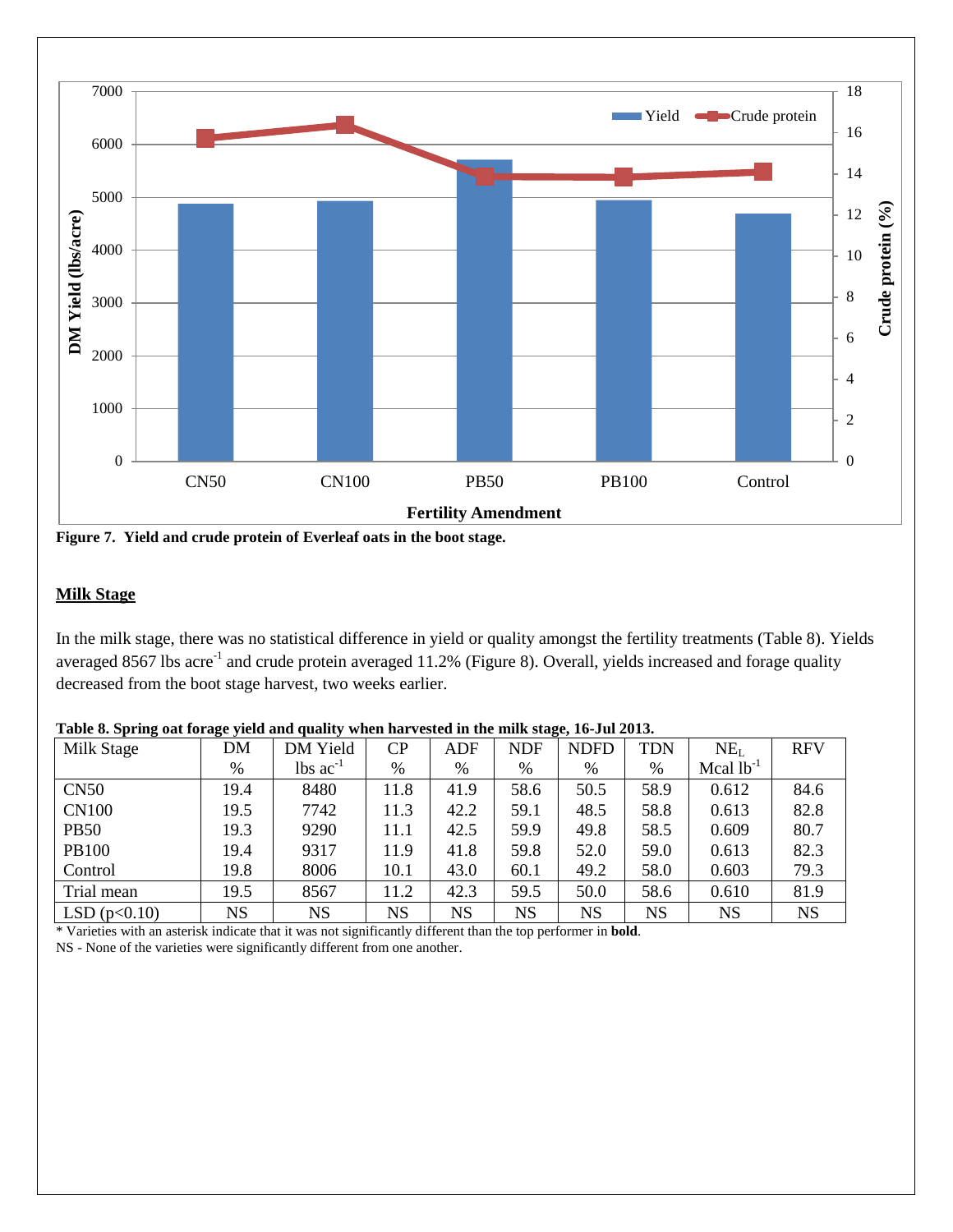

**Figure 8. Yield and crude protein of Everleaf oats in the milk stage**

#### **Soft Dough Stage**

Again, there was no difference in yield or quality amongst the fertility treatments when the forage oats were harvested in the soft dough stage (Table 9). Yields increased from the milk stage and averaged  $10,324$  lbs acre<sup>-1</sup> dry matter (Figure 9). Forage quality generally decreased from the milk stage harvest, two weeks earlier, except ADF and NDF fiber decreased slightly, which is most likely attributed to the increase in starch from the developing grain diluting the fiber content.

| Soft Dough Stage | DM        | DM Yield                      | CP        | ADF       | <b>NDF</b> | <b>NDFD</b> | <b>TDN</b> | NE <sub>L</sub> | <b>RFV</b> |
|------------------|-----------|-------------------------------|-----------|-----------|------------|-------------|------------|-----------------|------------|
|                  | $\%$      | $\text{lbs}$ ac <sup>-1</sup> | %         | %         | %          | %           | %          | Mcal $lb^{-1}$  |            |
| CN50             | 36.6      | 9056                          | 11.1      | 40.3      | 59.7       | 44.5        | 58.6       | 0.596           | 89.0       |
| <b>CN100</b>     | 37.5      | 10495                         | 10.9      | 39.6      | 58.0       | 42.1        | 58.8       | 0.598           | 93.7       |
| <b>PB50</b>      | 36.8      | 11004                         | 9.9       | 39.8      | 58.1       | 38.3        | 58.1       | 0.591           | 93.3       |
| <b>PB100</b>     | 36.0      | 10691                         | 10.9      | 40.4      | 59.4       | 44.0        | 58.2       | 0.589           | 90.4       |
| Control          | 38.8      | 10374                         | 8.6       | 38.9      | 57.9       | 37.8        | 58.5       | 0.592           | 94.3       |
| Trial mean       | 37.1      | 10324                         | 10.3      | 39.8      | 58.6       | 41.4        | 58.4       | 0.593           | 92.1       |
| LSD(p<0.10)      | <b>NS</b> | NS                            | <b>NS</b> | <b>NS</b> | <b>NS</b>  | <b>NS</b>   | <b>NS</b>  | <b>NS</b>       | <b>NS</b>  |

**Table 9. Spring oat forage yield and quality when harvested in the soft dough stage, 6-Aug 2013.**

\* Varieties with an asterisk indicate that it was not significantly different than the top performer in **bold**.

NS - None of the varieties were significantly different from one another.